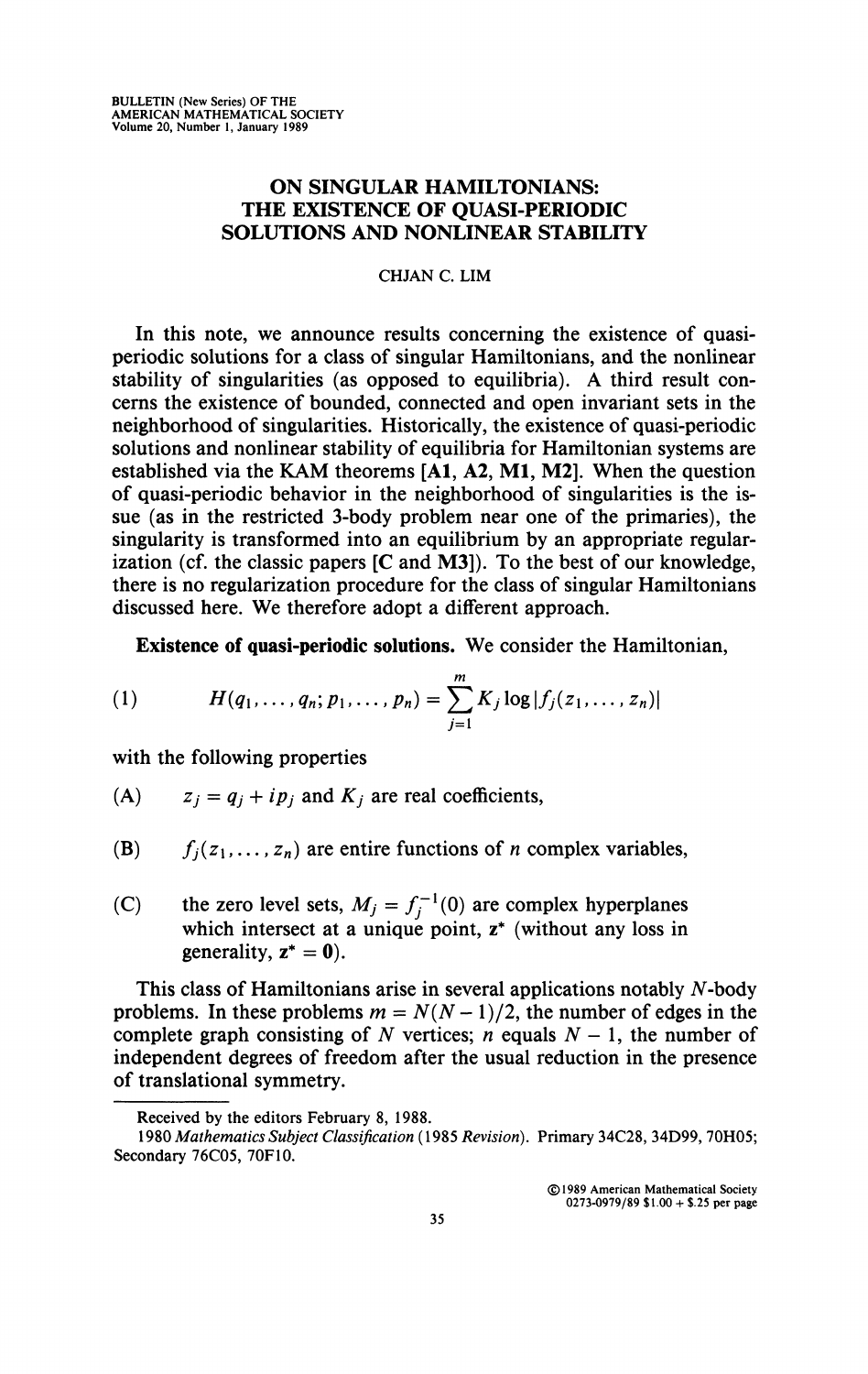It is convenient to use the complex formulation given below; the branch of the logarithm function is immaterial here

(2) 
$$
H_c(z_1,..., z_n) = \sum_{j=1}^m K_j \log[f_j(z_1,..., z_n)].
$$

The complex equations of motion are

(3) 
$$
\overline{z}_j = i \frac{\partial H_c}{\partial z_j} \qquad j = 1, ..., n.
$$

Taking real and imaginary parts, one recovers the usual Hamilton's equations

(4) 
$$
\dot{q}_j = \frac{\partial H}{\partial p_j}, \qquad \dot{p}_j = \frac{\partial H}{\partial q_j} \qquad j = 1, ..., n.
$$

In order to apply the KAM theorem in a neighborhood of the branch point z\*, we first construct special open sets in phase space called *cone sets* that are bounded away from the singular manifolds defined in (C) and satisfy an additional condition on the variables  $z_i$ ,

(5) 
$$
M_{\varepsilon}^{\delta} = \left\{ \mathbf{z} = (z_1, \dots, z_n) |0 < |z_1| < \delta |z_2| < \delta^2 |z_3| < \cdots \right\} < \delta^{n-1} |z_n| < \delta^n \varepsilon \right\}, \quad \delta = O(\varepsilon).
$$

Now Lemma 1 states that the Hamiltonian (1) can be written as a small perturbation of an integrable term in the *cone sets.* 

LEMMA 1. *Consider the Hamiltonian* (1) *with the additional assumptions,* 

(6) *for all* 
$$
k \le m
$$
,  $(\partial f_k / \partial z_h)(z^*) \ne 0$  *for some*  $h \le k$ , *but*  $(\partial f_k / \partial z_h)(z^*) = 0$  *for*  $h > k$ .

*Then, in the open sets* (5), *the Hamiltonian* (1) *is* 

(i) *a O(e) perturbation of the decoupled Hamiltonian,* 

(7) 
$$
H_0(\mathbf{z}) = \sum_{j=1}^n \Gamma_j \log |z_j|;
$$

(ii) the perturbation is real analytic in the action variables  $(J_1, \ldots, J_n)$ *and*  $2\pi$ -periodic in the angles  $(\theta_1, \ldots, \theta_n)$  where  $z_h = \sqrt{J_h}e^{i\theta_h}$ .

SKETCH OF PROOF. In the sets  $M_{\varepsilon}^{\delta}$  which lie in an  $\varepsilon$ -ball centered at the origin  $z^* = 0$  of  $\mathbb{R}^{2n}$ , Taylor expansions for the entire functions  $f_i(z)$  give (after using the complex formulation),

(8) 
$$
H = \sum_{j=1}^{m} K_j \log |z_{h(j)}| + \sum_{j=1}^{m} K_j \log |(1 + O(\varepsilon)|).
$$

The function  $h(j) < j$  is defined to be the largest index of the complex variables  $z_i$  for which  $(\partial f_j(0)/\partial z_i) \neq 0$ . Condition (6) implies  $h(j)$  is well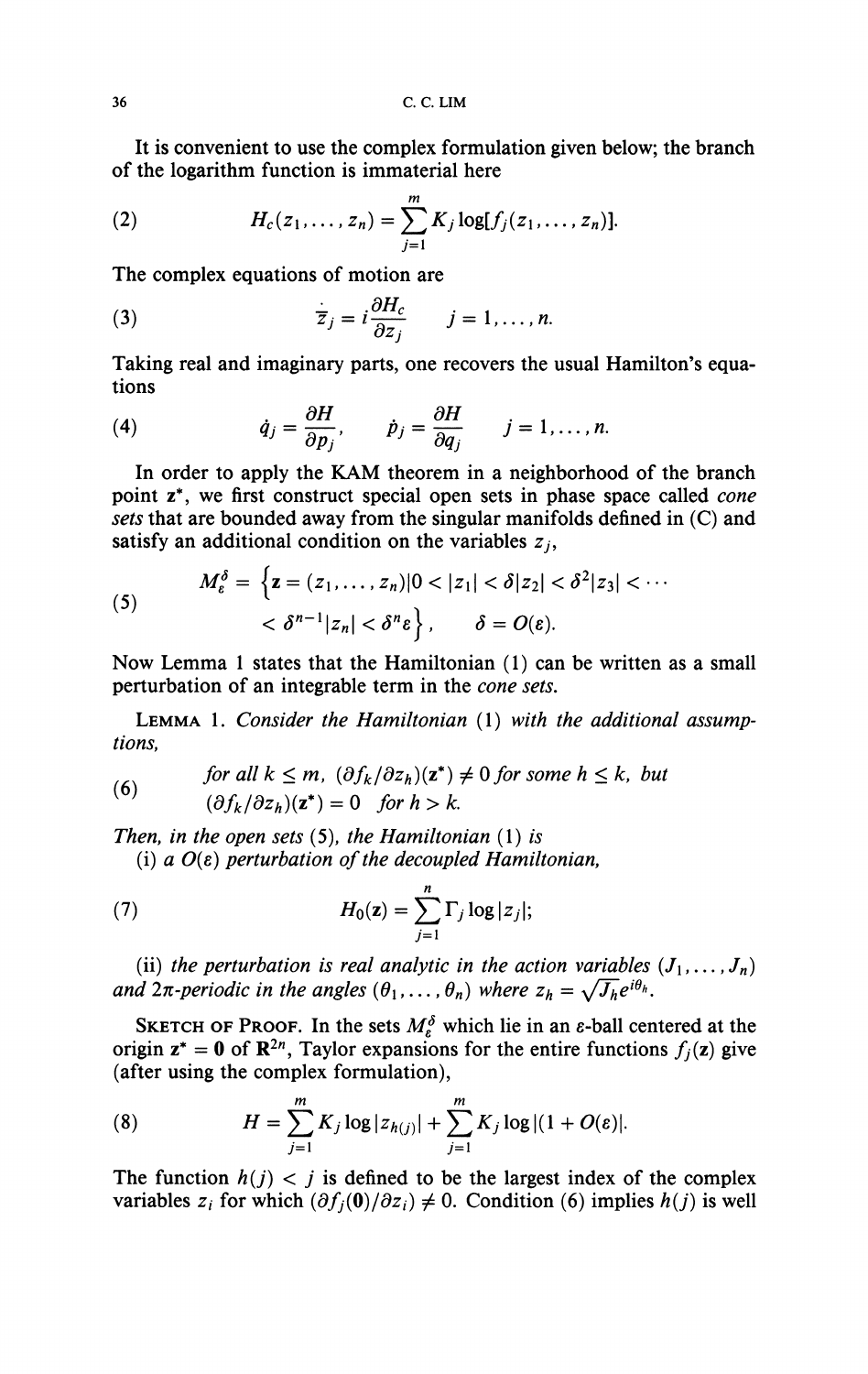defined for  $1 \le j \le m$ . Thus the *completely integrable* term,  $H_0$ , is given by (7) where  $\Gamma_j = \sum_{i \in \chi_j} K_i$  and the set  $\chi_j = \{i \in \{j, ..., m\} | h(i) = j\}.$ From (8), it is clear that the perturbation is  $O(\varepsilon)$  in  $M_{\varepsilon}^{\delta}$  and conclusion (ii) follows immediately.

Next an application of the KAM theorem [Al, Ml] gives a condition on the coefficients  $\Gamma_i$  which guarantees the existence of quasi-periodic solutions for the original Hamiltonian (1).

**THEOREM** 1. If the coefficients  $\Gamma_i$  in  $H_0(7)$  satisfy the condition

$$
(9) \hspace{3.1em} \prod_{j=1}^n \Gamma_j \neq 0
$$

*then there exists a positive measure set of quasi-periodic solutions for* (1) *in a sufficiently small neighborhood of the point*  $z^* (= 0)$ .

SKETCH OF PROOF. For sufficiently small *e,* Lemma 1 implies that all except one of the KAM hypotheses are satisfied in  $M_e^{\delta}$ . It remains to verify that the nondegeneracy condition [A1, M1] holds when condition (9) is valid (which is an easy computation).

Nonlinear stability of singularities. For two degrees of freedom, the stability of Hamiltonian singularities can be discussed in a manner that parallels the usual nonlinear stability theory of equilibria [A2, Ml]. First we need a definition.

DEFINITION. A singularity,  $z^* = (z_1^*, z_2^*)$  of a given Hamiltonian  $H =$  $H(z_1, z_2)$  is *nonlinearly stable* if given  $\varepsilon > 0$ ,  $\exists \delta > 0$  such that if  $|z(0)-z^*| <$  $\delta$  then  $|z(t) - z^*| < \varepsilon \ \forall t \in (-\infty, \infty)$ . The norm  $|z|$  is given by

$$
(|z_1|^2+|z_2|^2)^{1/2},
$$

where  $|z_j|$  is the modulus of the complex variable  $z_j$  for  $j = 1, 2$ . We consider two types of singularities here, namely the logarithmic branch point and the simple pole. Results for other singularities are discussed in [LI, L2].

THEOREM 2. *Consider the Hamiltonian* 

$$
H = \omega_1 \log(J_1) \pm \omega_2 \log(J_2) + H_1(J_1, J_2, \theta_1 \theta_2)
$$

*in action-angle form where*  $\omega_1, \omega_2$  *are positive real numbers.*  $H_1$  *is real analytic in*  $J_1, J_2, 2\pi$ -periodic in  $\theta_1, \theta_2$  and  $O(J_1, J_2)$  in the neighborhood *of the singularity*  $(J_1, J_2) = (0, 0) \equiv 0$ .

- (i) In the plus case, for all  $\omega_1, \omega_2$  0 is nonlinearly stable.
- (ii) In the minus case, **0** is nonlinearly stable if  $\omega_1 \neq \omega_2$ .

REMARKS. The singularity at the origin 0 is the unique intersection point of the singular manifolds defined by  $J_1 = 0$  and  $J_2 = 0$  respectively.

SKETCH OF PROOF FOR THE PLUS CASE. The isoenergetic version of the KAM theorem is applied to the product of punctured disks for the complex variables  $z_1$  and  $z_2$  (where  $z_h = \sqrt{J_h}e^{i\theta_h}$ ), i.e.

(10) 
$$
(D_1^0 \times D_2^0)(\varepsilon) = \{ (z_1, z_2) \in \mathbb{C}^2 | 0 < J_1, 0 < J_2, J_1 + J_2 < \varepsilon^2 \}.
$$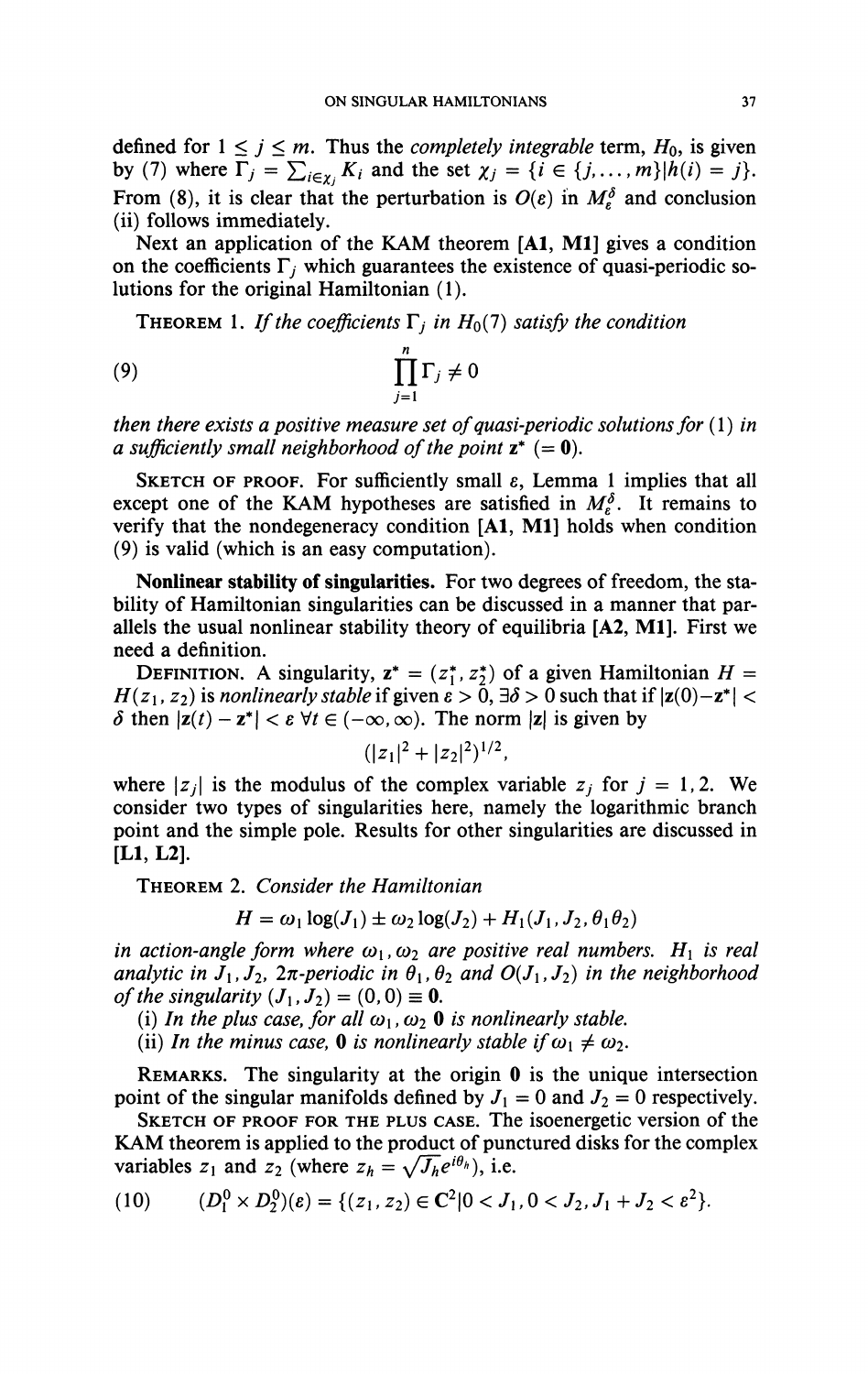On *Mh,* the 3-dimensional isoenergetic manifold for

$$
H_0(J_1,J_2)=\log(J_1^{\omega_1}J_2^{\omega_2}),
$$

we have  $J_1^{\omega_1} J_2^{\omega_2} = e^{-h}$ . For *h* sufficiently large,  $M_h$  intersects  $D_1^0 \times D_2^0$ with  $\varepsilon \ll 1$ .  $\tilde{M}_h$  is foliated by tori that are parametrized by  $J_1$  ( $J_2$  can be solved from the above relation) but note that as  $J_1 \setminus 0, J_2 \nearrow \infty$ . Thus the entire interior of these tori is *not* contained in the  $\varepsilon$ -neighborhood, (10). This motivates the key idea of trapping an orbit in the annular region between two KAM tori on the same energy surface. Provided the isoenergetic form of the nondegeneracy condition holds the KAM theorem **[Al, Ml]** implies that a large set of invariant tori for the full Hamiltonian, *H* can be found in sufficiently small  $\varepsilon$ -neighborhood of the origin. Now given by  $\varepsilon > 0$ ,  $\exists$  a sufficiently small  $\delta > 0$  such that a point in the  $\delta$ neighborhood (in the sense of (10)) is contained in the annular region between 2 KAM tori on the same  $M_h$  for some energy h. This annular region is an invariant subset of the  $\varepsilon$ -neighborhood thus establishing the stability of 0. It remains to verify that the isoenergetic nondegeneracy condition holds for  $H_0$  i.e. the determinant of the bordered Hessian is nonzero which is an easy computation.

The proofs for part (ii) above and Theorem 3 are similar.

THEOREM 3. *Consider the Hamiltonian* 

$$
H = \frac{\omega_1}{J_1} + \frac{\omega_2}{J_2} + H_1(J_1, J_2, \theta_1, \theta_2)
$$

where  $H_1$  satisfies the same conditions as in Theorem 2. The singularity  $\mathbf{0} \equiv (0,0)$  *is nonlinearly stable for all values of*  $\omega_1$ ,  $\omega_2$ .

These results should be contrasted to the stability results for elliptic equilibria of Hamiltonian systems **[Al, Ml, MS]** where typically, additional terms in the normal form are required in order to satisfy the nondegeneracy conditions.

**Bounded, connected and open invariant sets.** Consider a 2 degrees of freedom Hamiltonian which has the form of a small perturbation

(11) 
$$
H(J_1, J_2, \theta_1, \theta_2) = H_0(J_1, J_2) + H_1(J_1, J_2, \theta_1, \theta_2)
$$

only in a restricted neighborhood of the origin in  $\mathbb{R}^4$ . This is the case for the Hamiltonian (1) discussed above. The existence of quasi-periodic solutions is thus guaranteed in the *cone sets* (5) but not for a full neighborhood of the singularity,  $z^* (= 0)$  by Theorem 1. Hence, the nonlinear stability theory is not applicable. On the other hand, Theorem 4 gives the construction of invariant sets that are *open* in  $\mathbb{R}^4$  and lie in the neighborhood of the origin. In Theorem 4, the origin can be an elliptic equilibrium point or a singularity such as a logarithmic branch point or a pole. This theorem implies that quasi-periodic solutions in the neighborhood of the origin become bounded orbits that remain near the origin when perturbed slightly.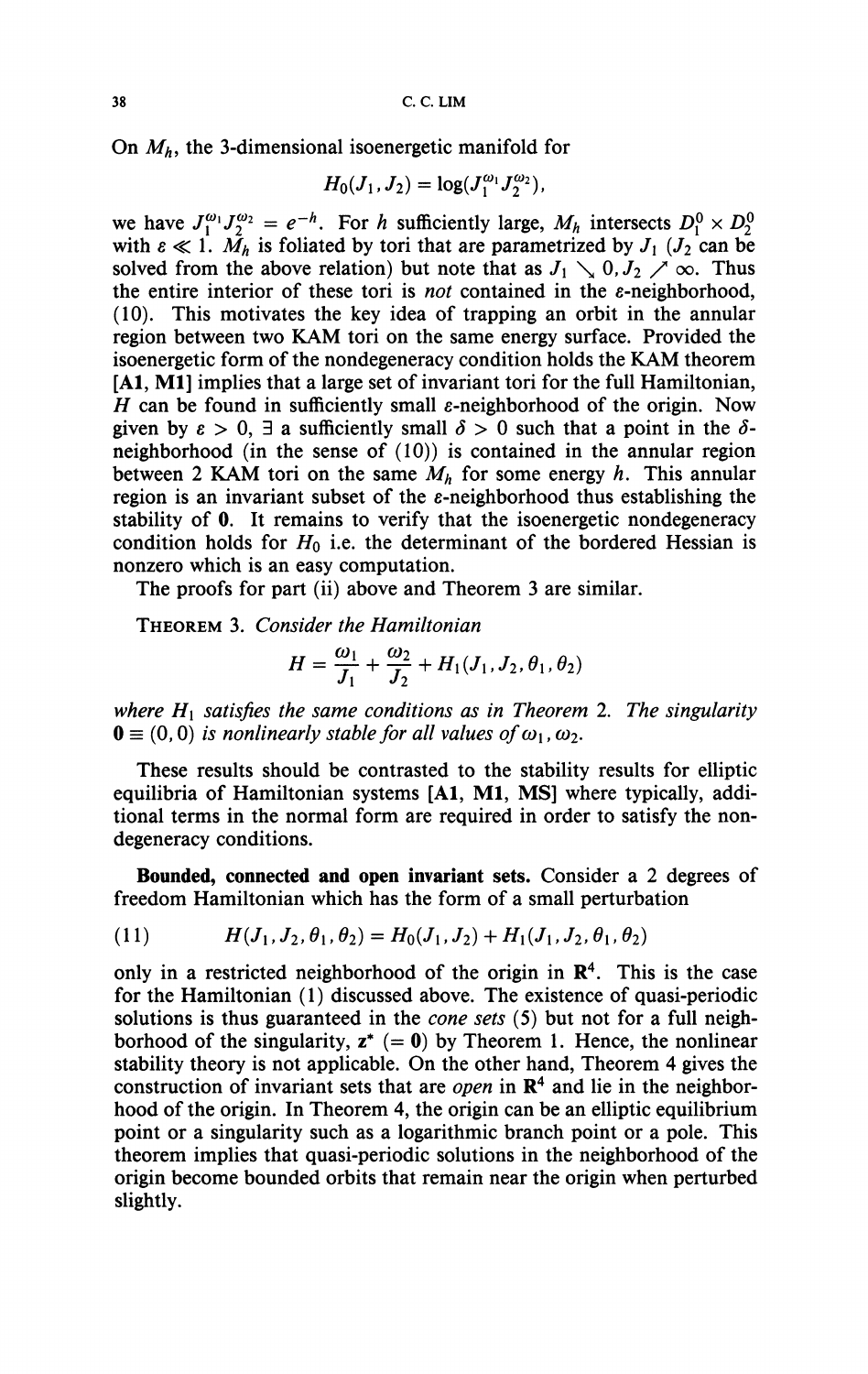**THEOREM 4.** Consider the Hamiltonian (11) such that  $H_1$  is real-analytic *in*  $J_1, J_2, 2\pi$ -periodic in  $\theta_1, \theta_2$  and  $O(\varepsilon)$  only in some open subset of an  $\varepsilon$ -neighborhood of the origin. If  $H_0(J_1,J_2)$  satisfies the isoenergetic nonde*generacy KAM condition, then there exists bounded, open and connected invariant sets in a sufficiently small neighborhood of the origin.* 

SKETCH OF PROOF. On an isoenergetic manifold  $M_h$  which intersects the open subset in which  $H_1$  is  $O(\varepsilon)$ , choose an invariant torus  $T(1)$ ; clearly the bordered Hessian at  $T(1)$  is bounded away from zero.  $T(1)$  has rotation number  $f^* = \omega_1^* / \omega_2^*$  which is strongly nonresonant. By continuity of the bordered Hessian, the sufficiently short segment of frequencies

$$
(\omega_1, \omega_2) = (t\omega_1^*, t\omega_2^*), \qquad t \in (1-\delta, 1+\delta)
$$

with constant rotation number,  $f^*$  has a corresponding curve of invariant tori,  $\{T(t)\}$  which passes through  $T(1)$  on  $M_h$ . The union of the interior

$$
T=\bigcup_t \text{int}(T(t))
$$

is a connected and bounded invariant set for the Hamiltonian system. It remains to show that the curve of the tori  $\{T(t)\}$  does not lie in one 3-dimensional energy manifold. This follows from the isoenergetic nondegeneracy condition.

**Applications.** We end this note by a brief discussion of the applications. Theorems 1 and 2 can be applied to  $N$ -body problems with logarithmic potential interaction such as vortex dynamics **[LI,** L2, L3, **L4]** and twodimensional charge dynamics (the guiding center models) [MO]. Theorem 4 is useful for proving the observability (or persistence) of clusters in *N*body problems.

## **REFERENCES**

**[Al]** V. **I.** Arnold, *Math, methods of classical mechanics,* Springer-Verlag, Berlin and New York, 1980.

**[A2]** , Russian Math. Surveys **18(5)** (1963), 9.

**[C]** C. Conley, Comm. Pure Appl. Math. 16 (1963), 449-467.

**[LI]** Chjan C. Lim, *Singular manifolds and quasi-periodic solutions of Hamiltonians for vortex lattices,* Physica D 30 (1988), 343.

**[L2]** , *Symplectic techniques for vortex N-body problems,* Comm. Math. Phys. (submitted).

**[L3]** , *Quasi-periodic dynamics of desingularized vortex models,* Physica D (1988).

**[L4]** , *On Hamiltonian singularities and applications,* Proc. of the Int'l Conf. on Theory and Applications of Diff. Eqns., March 21-25, 1988, Columbus, Ohio.

**[Ml]** J. Moser, *Stable and random motions in dynamical systems,* Princeton Univ. Press, Princeton, N.J., 1973.

**[M2]** , Nachr. Akad. Wiss. Gott. Math. Phys. Kl. 2 (1982), **1.** 

[M3] .........., Comm. Pure Appl. Math. 23 (1970), 609-636.

**[MO]** G. Joyce and D. Montgomery, J. Plasma Phys. 10 (1973), 107.

[MS] K. Meyer and D. Schmidt, J. Differential Equations 62 (1986), 222-336.